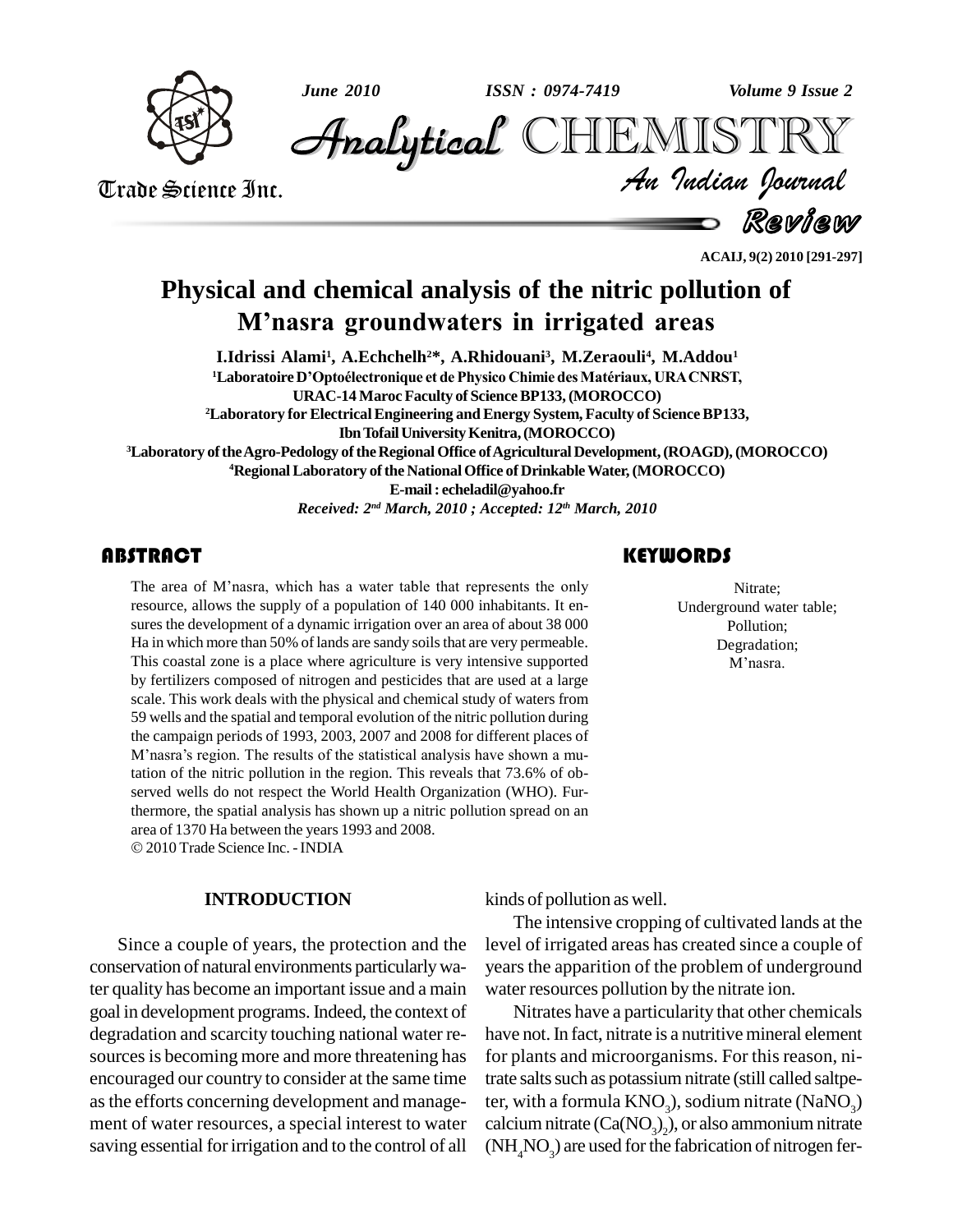## Review

tilizers<sup>[1]</sup>. However, their excessive presence into the **Samp** soil can contaminate the different water sources and cause problems to human health **[2,3]** and to the ani mal **[4-6]**. Indeed, nitrates are pollutants easily leach able and can reach the water table without being transformed **[7]**.

The problem caused by nitrates has sparked off the maximum interest during these last few years and has become among the current worldwide issues, such as the case of Taiwan **[8]**; Shangan in China **[9]**; in the United States<sup>[10]</sup>; Hong-Kong<sup>[11]</sup>, etc. As for Morocco, eq it is at the level of great irrigated basins where this kind of problems are feared especially in the Gharb tallic co it is at the level of great irrigated basins where this<br>kind of problems are feared especially in the Gharb<br>(M'nasra), Tadla, Souss and the coastal zones of El Jadida. In fact, the intensification of agriculture in these samples are carefully marked and kept at  $+4^{\circ}C$ , until regions is followed by an over use of nitrogen fertilizers and manure. It is important to know that these irrigated areas that only cover 12% of the useful agri-

cultural area, consume more than 50% of fertilizers<sup>[7]</sup>. The nitric pollution of the water table of the coastal sorptio zone of the Gharb (M'nasra) has been noticed in 1993 cadmit The nitric pollution of the water table of the coastal thanks to a study that has been carried out on more than 159 wells and has revealed that about 3/4 of the wells exceed this standard, with levels in certain wells exceeding four times the threshold level<sup>[12]</sup>.

This work aimsto study the physical and chemi cal analysis of 59 wells identified in the coastal zone measure This work aims to study the physical and chemi-<br>cal analysis of 59 wells identified in the coastal zone measur<br>of M'nasra. On one hand, to study the spatial and 540nm temporal variation of the nitric and ammonium pollution following the campaign periods of 1993 and 2008 and in different places of M'nasra's region, and on the other hand to see the spatial dispersion of these 59 wells studied in function of their contamination degree under the form of thematic maps.

#### **EXPERIMENTAL**

#### **Material and method**

#### **Zone of the study**

<sup>2</sup> about 48 000 ha. Mor *I*e than 26 100<br> *I*more than 82<br> *I*<sup>9</sup> *I*s covered<br> *II*<br> *IISTRY* The area of M'nasra, studied in this work is the coastal shore of Gharb, covering a geographical area The area of M'nasra, studied in this work is the coastal shore of Gharb, covering a geographical area of about 48 000 ha. More than 26 100 ha of soils have less than 6% of clay and more than 82% of sand. The half of the area, about 54% is covered by sandy lands  $_{\text{Fion}}$ with a high permeability **[12]**.

Analytical CHEMISTRY

#### **Sampling and measurement methodology**

#### **Choice of wells**

The choice of the wells has been essentially based on two criteria: crop intensification and the depth of the water table.

### **Sampling**

For the sampling, the water has been taken directly from the irrigation network used for wells which are equipped of pushback pumps. For wells that are not equipped, the samples are taken with a ballasted metallic container. All the samples have been put into flasks made of polyethylene or made of borosilicate glass. The tallic container. All the samples have been put into flasks<br>made of polyethylene or made of borosilicate glass. The<br>samples are carefully marked and kept at +4°C, until their arrival at the laboratory.

#### **Dosage des nitrates**

The nitrates have been measured by molecular absorption spectrometry. After their reduction in nitrite on cadmium, the nitrates are quantitativelyreduced in nitrites bycadmium(Cd) covered of a copperlayer after a treatment by copper sulfate. The produced nitrites form with 4-amino benzene sulfonamide a diazoic compound, this one coupled with N-(Naphty-1) ethane- 1,2-diamine form a pink complex that is likely of being measured with a spectrophotometer at a wavelength of 540nm**[13]**.



**Figure 1 : Localization of the 59 studied wellsin the zone of Mínasra**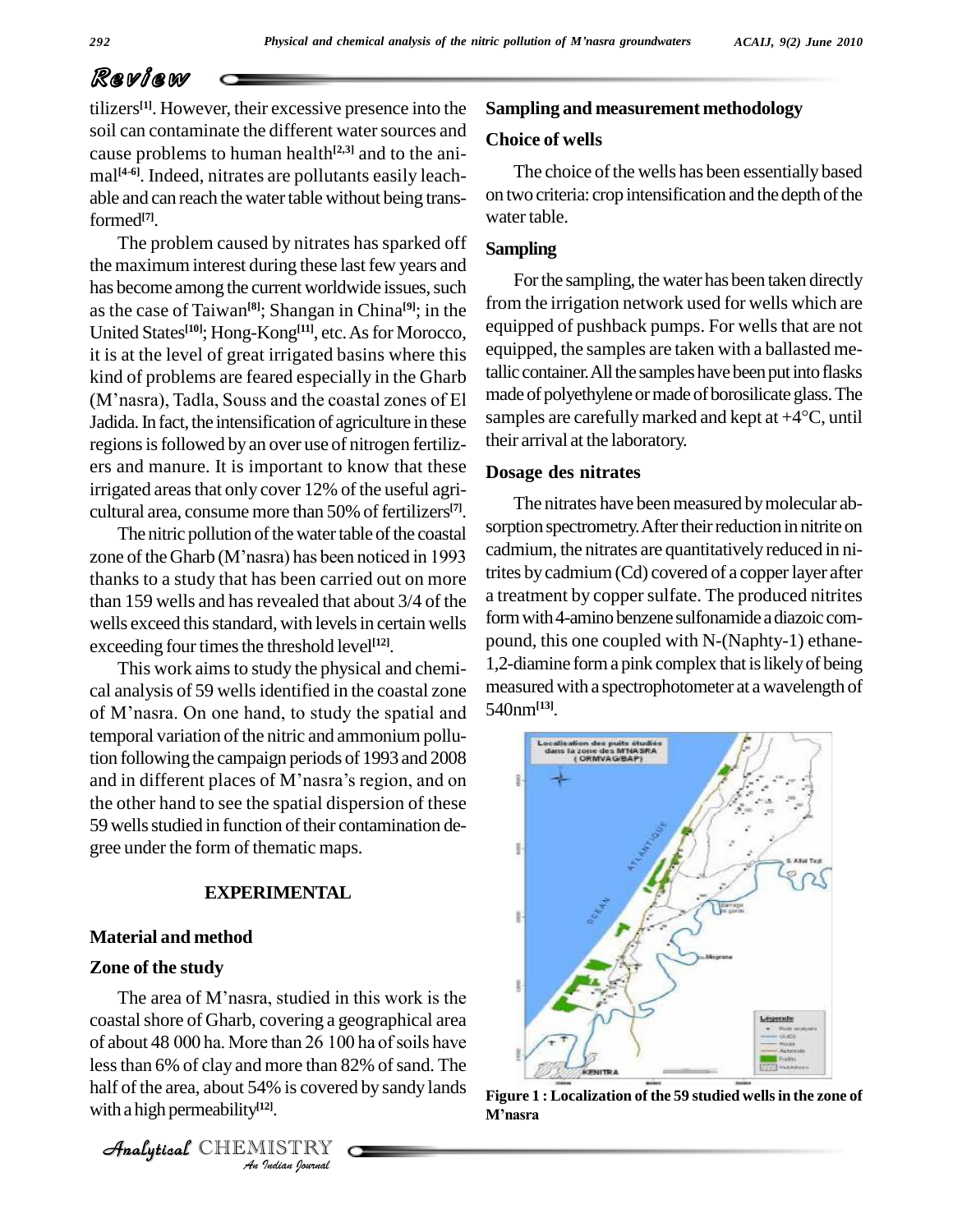

**Figure 2 : Variation of the general mean of the nitrate con centration in the 59 wellsin function of time**



**nitrate concentration inferior to 50mg /Lin function of time**

#### **RESULTSAND DISCUSSION**

#### **Statistical analysis**

To do not have a negative impact of human health, the concentration of nitrate in drinkable waters should not exceed 50mg/L **[14]**.

The main results show that the general means of nitrate concentration in 1993, 2003, 2007 and 2008 are respectively of 115.2mg/L, 130.6mg/L, 147.2mg/ L, and  $112.1 \text{mg/L}$ ; it represent an increase of  $15.4 \text{ mg/s}$ L between 1993 and 2003, and 32 mg/L between 1993 and 2007, and a decrease of 35.1 mg/L between 2007 and 2008.

The TABLE 1 shows the average levels of the nitrate concentration, the Max and Min levels and the standard deviations calculated at the level of the 59 wells in 1993, 2003, 2007 and 2008.

We have exploited the results presented in the TABLE 1 and we made a bar chart:

By comparing the general mean of the calculated nitrate concentration, we can clearly notice that this



**waters coming from the <sup>59</sup> wells of <sup>M</sup>ínasra in 1993, 2003, 2007 and in 2008**



**the Equilibration concentration concentration concentration superior to 50mg** /**L** in function of time

mean increases in function of time. The statistical analysis of the nitrate concentration of the 59 wells, and so each zone A and B of the area of M'nasra, in 1993, 2003, 2007 and 2008 is presented in the TABLE 3. Just like we have reported before, the zones A and B are also noted.

#### **ZoneA**

It is the zone located at the North of the coordinate line Y = 430 000 m, it represents 72% of all the studied wells.

#### **Zone B**

It is the zone located at the South of the coordinate line Y = 430 000m, it represents 28% of all the studied wells. This statistical study has shown us two essential things.

The nitric pollution is concentrated mostly in the *Indian*<br>*Indian Indian*<br>*I*<br>*ISTRY*<br>*Indian Iournal* things.<br>The nitric pollution is concentrated mostly in the<br>North part of the coordinate line  $Y = 430 000$ m, of the The nitric pollution<br>North part of the coor<br>area of M'nasra.

Between 2007 and 2008: the nitric pollution has been aggressive in the South part of the coordinate line

Analytical CHEMISTRY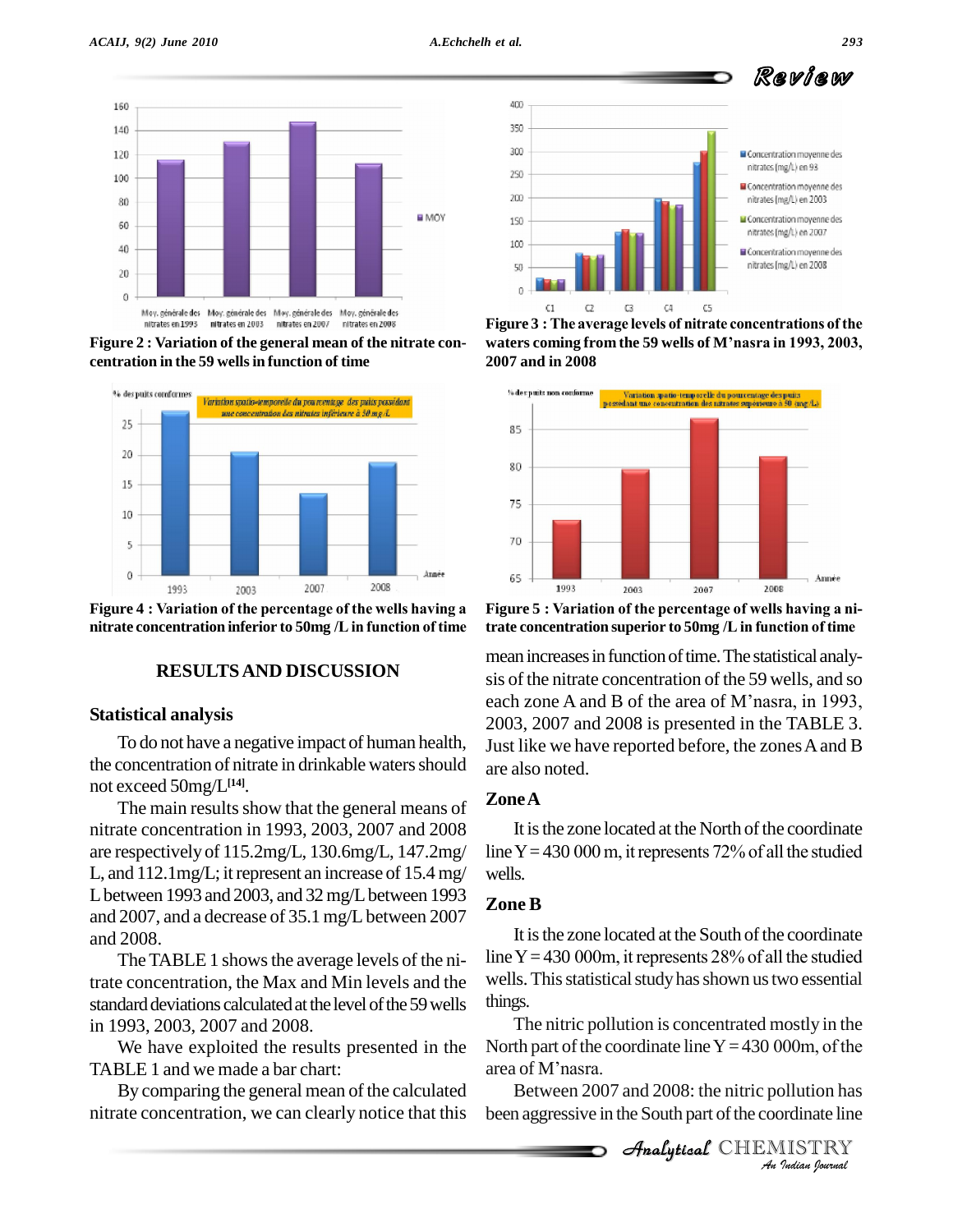

Analysis by the Spline Arcview method Situation : 1<br>2007 and 2008<br>Y = 430 000m, of the area of M'nasra. **Analysis by the SplineArcview methodSituation : 1993, 2003, 2007 and 2008**

#### **Isolated analysis**

The results concerning the average levels of nitrate concentration for the different studied classes are recorded in the TABLE 2.

We have presented the data of the TABLE 2 in a bar chart in the figure 3.

By looking at the average nitrate content of these wells in function of time, we can conclude that:

#### **Concerning the class 1**

The global situation of these wells has slightly im-<br>proved going from a nitrate average of 28.06mg/L in<br>1993 to 24.2mg/L, 22.1mg /L, 24.0mg/L respectively Variat proved going from a nitrate average of 28.06mg/L in in 2003, 2007 and in 2008.

#### **Concerning the classes 2 and 3**

The average levels have known non distinctive  $\frac{64}{L}$  rep *Inave known<br>I<br><i>I*<br>*ISTRY<br><i>Indian Iournal* changes in function of time.

#### **Concerning the class 4**

The global situation of these wells has slightly im-



**Figure 7 : Spatial repartition of the five classes of nitrate concentrations in 1993, 2003, 2007 and 2008**

proved going from a nitrate average of 197.3mg/L in <sup>1993</sup> to 191.7mg/L, 182.9mg /L, 184.8mg/L respectively in 2003, 2007 and in 2008.

On the other hand for the class 5, the situation of the wells has been dramatically deteriorated going from<br>a nitrate average of 276.5mg/L in 1993 to 300.6mg/L,<br>342.7mg /L respectively in 2003, and in 2007. We can a nitrate average of 276.5mg/Lin 1993 to 300.6mg/L, notice the disappearance of the classin 2008. **Figure 6 :** Map of the nitric pollution of the area of M'nasra, notice the disappearance of the class in 2003.

### **Variation of the % of wells having a nitrate con** notice the disappearance of the class in 2008.<br>**Variation of the % of wells having a nitrate con-<br>centration inferior to 50 mg /L of 59 wells in 1993, Variation of the % of wells having a niferior to 50 mg /L of 59 well<br>2003, 2007 and in 2008 (Figure 3)**

The results from the isolated analysis of nitrate concentration that has concerned 59 wells obtained in the year 1993 and in 2008, have revealed that more than ntration that has concerned 59 wells obtained ar 1993 and in 2008, have revealed that i<br>of wells exceed the WHO standard.

The results obtained in 1993 show that the class of  $\frac{3}{4}$  of wells exceed the WHO standard.<br>The results obtained in 1993 show that the class of wells having a nitrate concentration inferior to 50mg /L, represents 27.12% of the wells.

On the other hand, the same class only represent respectively 20.34%; 13.56%; and 18.64% in 2003, 2007, and in 2008, and consequently, we notice a diminution of the wells having a good quality.

#### **Variation of the % of wells having a nitrate con centration superior to 50 mg/L over 59 wells**

The results obtained in 1993 show that the classes of wells having a nitrate concentration superior to 50mg / L, represent 72.88% of wells.

On the other hand, the same classes represent respectively 79.66%; 86.44%; 81.36% in 2003, 2007 and in 2008.

**Analytical** CHEMISTRY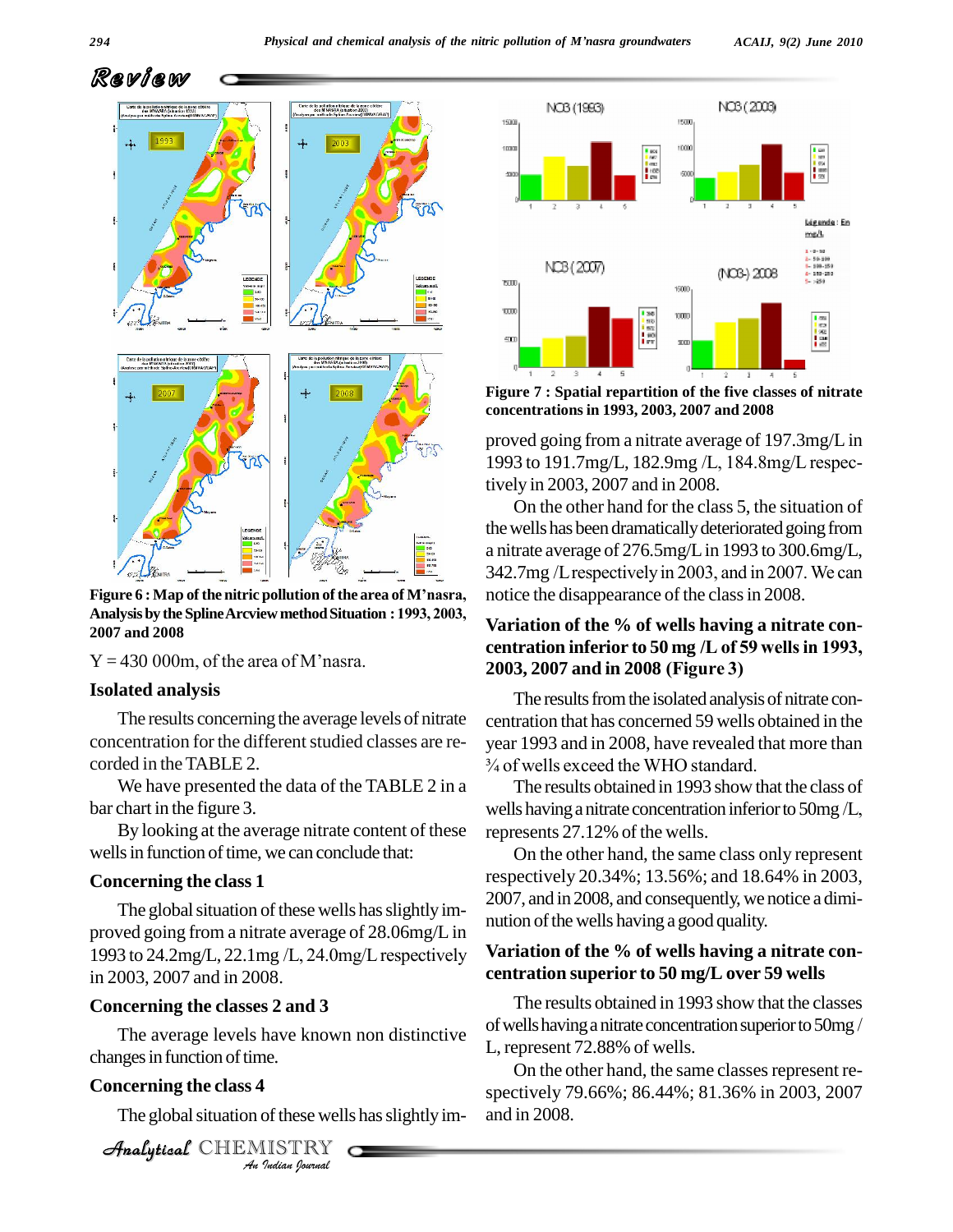

**the water table having a nitrate concentration inferior to 50 (mg/L)in function of time**

**TABLE1 :Average levels, max, min,standard deviation and 2003, 2007 and in 2008**

| <b>Parametres</b>      | (mg/L) | $(NO_3)^1 (NO_3)^2 (NO_3)^3 (NO_3)^4$<br>(mg/L) | (mg/L) | (mg/L) |
|------------------------|--------|-------------------------------------------------|--------|--------|
| Annee                  | 1993   | 2003                                            | 2007   | 2008   |
| Valeur min             | 600    | 800                                             | 905    | 434    |
| Valeur max             | 29600  | 36500                                           | 42160  | 400    |
| Ecart type             | 7770   | 9149                                            | 10314  | 830    |
| Profondeur moyenne (m) | 135    | 15                                              | 12     | 135    |
| Moyenne                | 1152   | 1306                                            | 1472   | 1121   |
| Norme selon L'OMS      | 50     | 50                                              | 50     | 50     |

We have noticed that, an increase of the percent age rate of the wells having a bad quality between 1993 and 2007; and also a slight diminution of this one i.e.5.08 % between 2007 and 2008. This dimi nution is necessarily due to the annual rainfall supply area.<br>
(912mm). The value of the annual rainfall supply area.<br> **Spatial analysis** (912mm).

To study and to compare the spatial repartition of **Spatial analysis**<br>To study and to compare the spatial repartition of<br>polluted zones of the area of M'nasra, we have elaborated thematic maps of the nitrate concentration in 1993, in 2003, in 2007, and in 2008 at the level of the 59 wells (Figure 5).

In order to better illustrate the spatial results pre sented in the figure 5, we have plotted them in a bar chart represented in the figure 6.

### **The area covered by the water table having a nitrate concentration inferior to 50 (mg/L)**

The area covered by the water table having a ni-

90 89 88  $\frac{8}{3}$ 86 85 84 83 82 poucentage de l'éspace poucentage de l'éspace poucentage de l'éspace poucentage de l'éspace dontlanappeäNO3- dontlanappeäNO3- dontlanappeäNO3- dontlanappeäNO3-> 50 ma/L en 1993 >50 mg/L en 2003 >50 mg/L en 2007 50 mg/L en 2008

**Figure** 9 **:** Variation of the percentage of the area covered by **the water table having a nitrate concentration superior to 50 (mg/L)in function of time**

**temperate depth of nitrates at the level of the 59 wells in 1993, the North zone and at the South of the line**  $Y = 430000$  **m of TABLE2 :Variance analysis ofthe 59 wells and atthe level of the North zone and at the South of the line <sup>Y</sup> <sup>=</sup> <sup>430</sup> <sup>000</sup> <sup>m</sup> of TABLE 2 : Variance ana<br>the North zone and at tl<br>M'nasra's zone** 

| <b>Analyse</b>              | Analyse de variance des nitrates                                                  |           |      |                     |               |               |  |
|-----------------------------|-----------------------------------------------------------------------------------|-----------|------|---------------------|---------------|---------------|--|
| statistique<br>des puits de | Entre<br>Entre<br>1993 et 1993 et 1993 et 2003 et 2003 et 2007 et<br>2003<br>2007 |           | 2008 | Entre Entre<br>2007 | Entre<br>2008 | Entre<br>2008 |  |
| Zone A                      | S                                                                                 | S         | S    | S                   |               |               |  |
| Zone B                      | NS                                                                                | <b>NS</b> | NS.  | NS                  | NS            |               |  |
| Zone $A +$<br>Zone B        | NS                                                                                | <b>NS</b> | NS.  | NS.                 | NS            |               |  |

represent only 4 904 Ha over 36 007 Ha mapped i.e. 13.62% whereas the same area used to represent respectively in 2003, 2007 and in 2008, 4 219 Ha over 32 467 Ha mapped, 3 645 Ha over 33 683 Ha mapped and 5 370 Ha over 37 706 Ha mapped i.e. loss of 12.99% ; 10.82% and 14.24% over the total

area.These results show that the area covered by the water table having a nitrate concentration inferior to 50 mg/L, haslost in importance i.e.loss of 1 259 Ha between 1993 and 2007.

And consequently, we had an area of 1 725 Ha of which the water table of M'nasra has known an improvement between 2007 and 2008.

#### **The area covered by the water table having a nitrate concentration superior to 50 (mg/L)**

trate concentration superior to 50 mg/L in 1993, would The area covered by the water table having a nitrate concentration superior to 50 mg/L in 1993, would represent 27 554 Ha over 32 458 Ha mapped, i.e. 84.89 % whereas the same area used to represent respectively in 2003, 20 trate concentration inferior to 50mg/L in 1993, would 28 813 Ha and 28 458 Ha over 32 458 Ha mapped The area covered by the water table having a ni-84.89 % whereas the same area used to represent re-<br>spectively in 2003, 2007, and in 2008, 28 239 Ha,<br>28 813 Ha and 28 458 Ha over 32 458 Ha mapped spectively in 2003, 2007, and in 2008, 28 239 Ha,

Review

Analytical CHEMISTRY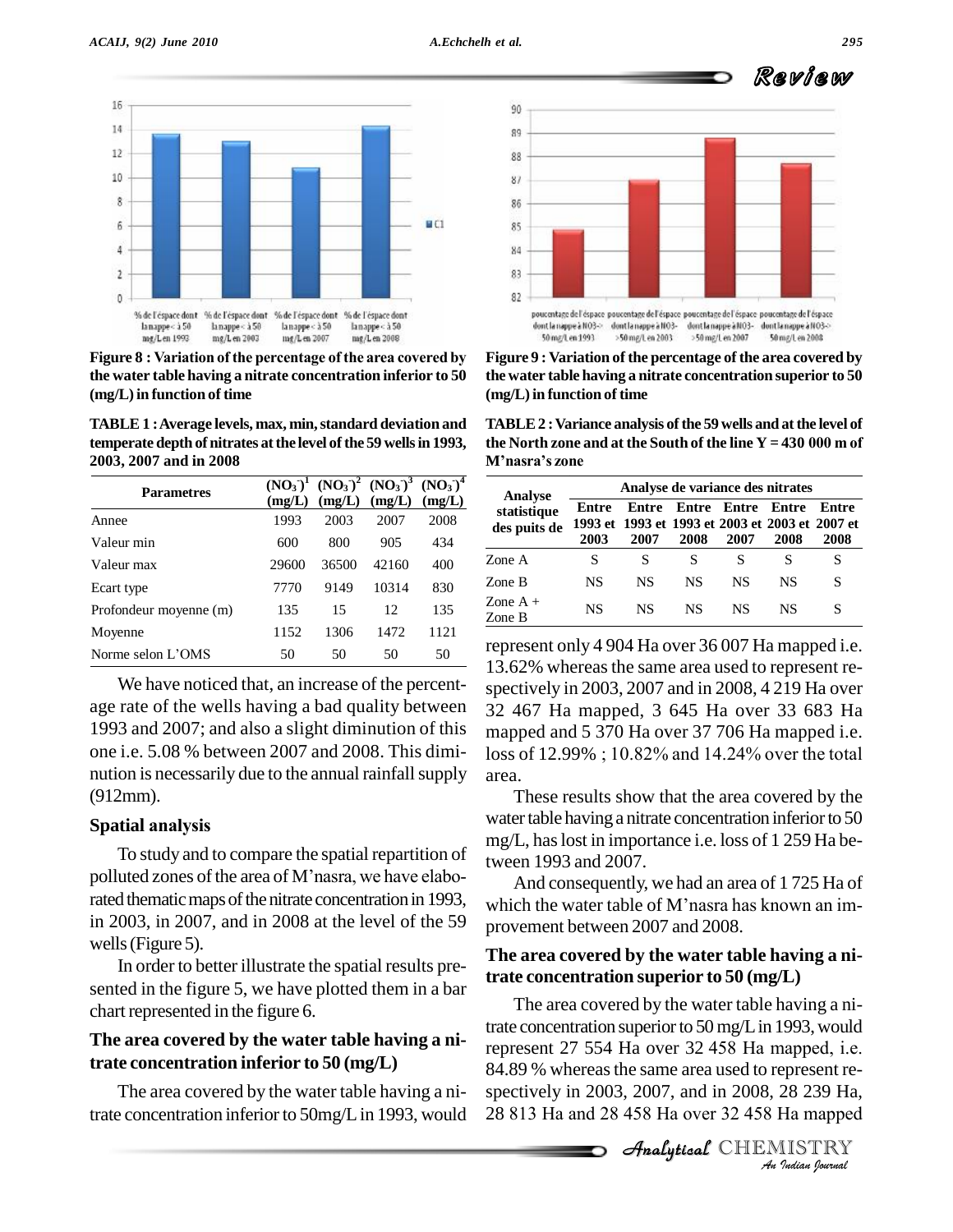## Review

TABLE 3: The average levels of nitrate concentrations of the waters coming from the 59 wells of M'nasra in 1993, and in **2007**

|                     |                           | 1993                                               |                           | 2003                                              |          | 2007                                               |                           | 2008                                               | Qualite<br>selon<br>I'OMS |
|---------------------|---------------------------|----------------------------------------------------|---------------------------|---------------------------------------------------|----------|----------------------------------------------------|---------------------------|----------------------------------------------------|---------------------------|
| <b>Classe</b>       | <b>Number</b><br>de puits | <b>Concentration</b><br>moyenen<br>nitrates (mg/l) | <b>Numbre</b><br>de puits | Concentration Nombre<br>moyene<br>nitrates (mg/l) | de puits | <b>Concentration</b><br>moyenen<br>nitrates (mg/l) | <b>Nombre</b><br>de puits | <b>Concentration</b><br>moyenen<br>nitrates (mg/l) | <b>Bonne</b>              |
| C <sub>1</sub>      | 16                        | 28.06                                              | 12                        | 24.4                                              | 08       | 22.1                                               | 11                        | 240                                                | Mauvaise                  |
| C <sub>2</sub>      | 14                        | 81.34                                              | 14                        | 748                                               | 16       | 741                                                | 17                        | 7696                                               |                           |
| C <sub>3</sub>      | 12                        | 126.1                                              | 13                        | 133                                               | 10       | 124.3                                              | 11                        | 1239                                               |                           |
| C4                  | 13                        | 197.3                                              | 12                        | 191.7                                             | 16       | 1829                                               | 20                        | 1848                                               |                           |
| C <sub>5</sub>      | 04                        | 2765                                               | 08                        | 300.6                                             | 09       | 342.7                                              |                           |                                                    |                           |
| Moyenne<br>generale | 59                        | 1152                                               | 59                        | 1306                                              | 59       | 1472                                               | 59                        | 1121                                               |                           |

i.e. from 87 %, 88.77% and 87.68% of the total area.

50 mg/L, hasspread i.e. of 904 Ha between 1993 and 2008.

And consequently, we have had an area of 904 Ha where the water table of M'nasra has known pollution by nitrate.

The spatial analysis of the results obtained from the 59 wells has confirmed that we had a total area of 1 370 Ha where the water table of M'nasra has known a pollution by nitrates between 1993 and 2008.

#### **Comparative analysis**

The results obtained confirm the variation of the salinization of the water table in isolated areas but at the spatial level as well.

Indeed, this zone is a place where agriculture is very intensive, especially for vegetable crops e.g. peanut, carried out by the Secrétariat d'Etat Chargé de pepper, etc. Thus, the over exploitation of the water table and the over use of fertilizers participate in a direct way to the pollution of the water table. The rate of polluted wells that was 72.88% in 1993 has increased to 81.36% in 2008, i.e. an increase of about 9 points.

Analytical agriculture in these regions is followed by an over use *Indian*<br>Ins is follower<br> **Insume more**<br> **ISTRY**<br> *I*<br> *ISTRY* In Morocco, it is at the level of great irrigated zones where that kind of problems should be considered es- $\frac{1}{2}$ ing In Morocco, it is at the level of great irrigated zones of nitr<br>where that kind of problems should be considered es-<br>pecially in the Gharb (M'nasra), Tadla, Souss and the been u coastal zones of El Jadida. Indeed, the intensification of of nitrogen fertilizers and manure. It is important to know that these irrigated areas that only cover 12% of the useful agricultural area, consume more than 50% of fer-

These results show that the area covered by the coastal zone of Gharb (M'nasra) has been stated by water table that has a nitrate concentration superior to the Office Régional de Mise en Valeur Agricole du tilizers<sup>[7]</sup>. The nitric pollution of the water table of the tilizers<sup>[7]</sup>. The nitric pollution of the water table of the coastal zone of Gharb (M'nasra) has been stated by tilizers<sup>[7]</sup>. The nitric pollution of the water table of the<br>coastal zone of Gharb (M'nasra) has been stated by<br>the Office Régional de Mise en Valeur Agricole du Gharb<sup>[12]</sup> since 1993 thanks to a monitoring realized on 20 wells of this zone. The results have revealed that 16 of the 20 wells had a content of more than 50 mg/l which correspond to the threshold level recommended by the WHO and 3 of the 4 wells having a content inferior to this value had a concentration between 40 and 50 mg/l. Some wells have a concentration more than three times higher than the concentration of rec ommended by the standard. Several international studies have shown that the pollution of underground waters by nitrates is due to the over use of fertilizers and pesticides **[15-18]** and the bad agricultural practices, es pecially the over use of nitrogen fertilizers coupled with a non adapted irrigation system are the main causes. This statement has recently been confirmed by the study a non adapted irrigation system are the main causes.<br>This statement has recently been confirmed by the study<br>carried out by the Secrétariat d'Etat Chargé de This statement has recently been confirmed by the study<br>carried out by the Secrétariat d'Etat Chargé de<br>l'Environnement<sup>[19]</sup> in the elaboration of a program aiming to minimize and to control the impact of fertilizers and pesticides on the environment of the Sebou basin. This study has revealed that crops such as peanut, pepper and potato can together release more than 1 000 T of nitrogen into the water table of the coastal zone having a minimal global value of 4 MDH that have only been used to contaminate the water table without any positive agronomic aspect **[20]**.

#### **CONCLUSION**

This study concerns on one hand the physical and

CHEMISTRY